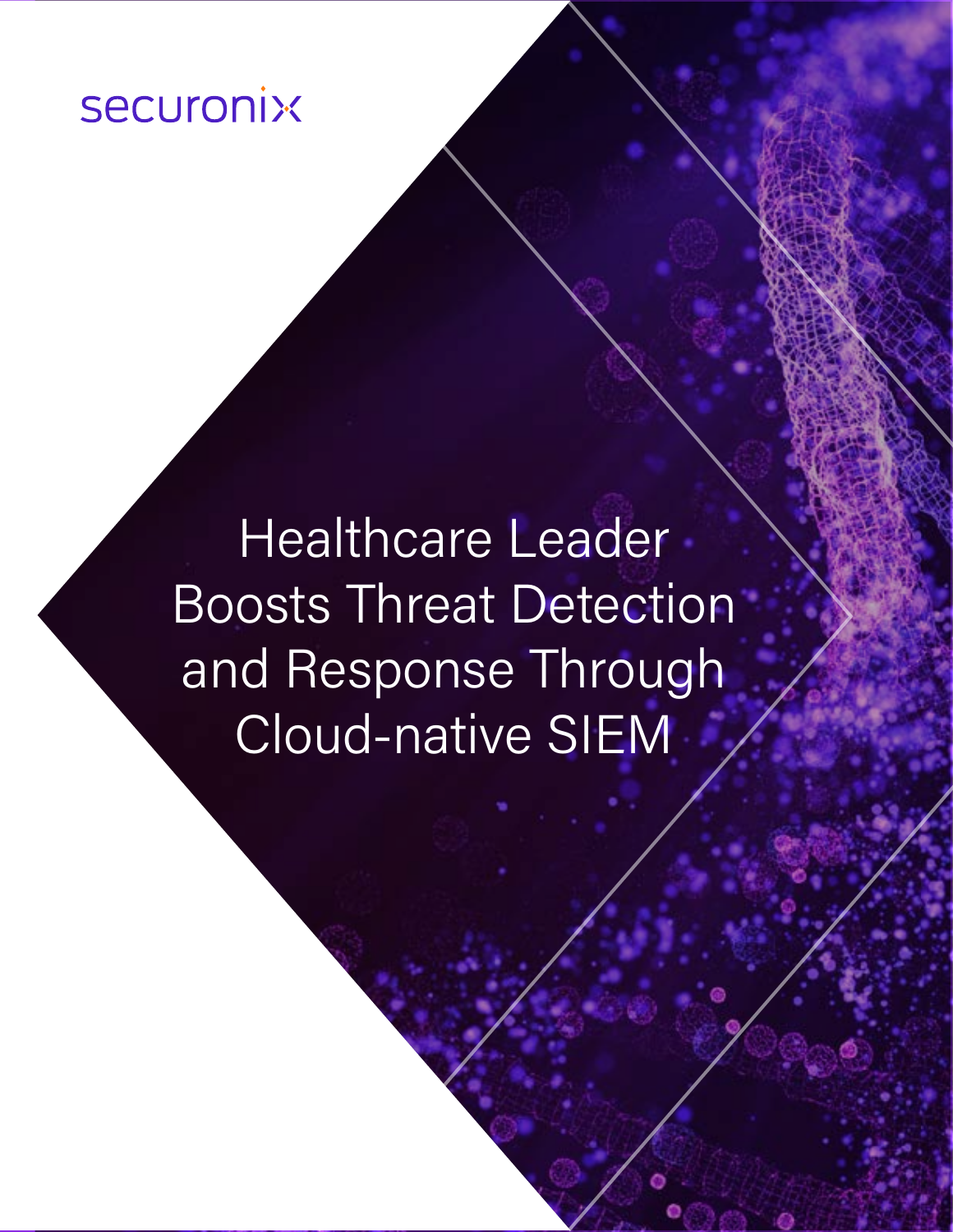## **Securonix**

Healthcare Leader Boosts Threat Detection and Response Through Cloud-native SIEM

#### CASE STUDY

## The Challenge: On-premises SIEM Lacks Visibility & Actionable Insight

A leading Midwestern healthcare provider found themselves lagging with outdated, on-premises SIEM technology lacking the visibility, scalability, and convenience of an analytics-fueled, cloud-based SIEM solution. The current application showed its age and wasn't delivering the actionable outputs the team needed to manage threats effectively. The healthcare provider's CISO decided it was time to look for another solution, and the idea of switching to a cloud-native next-generation SIEM gained traction.

The healthcare provider's original plan was to migrate to the current provider's SaaS solution, but the team was discouraged by its high price. Disappointment and understandable skepticism mounted as the team prepared to explore other market options.

The search was on for a analytics-driven, cloud-native SIEM solution capable of collecting data at scale, increasing threat visibility, and expediting detection and response while making security operations simpler. Four vendors rose above the rest, including Securonix, based on its leader status in the Gartner Magic Quadrant for SIEMs report and favorable industry peer reviews.

## The Solution: Securonix for Security Analytics at Cloud Scale

The healthcare provider's team prioritized state-of-the-art analytics combined with the flexibility of a cloud architecture. Unlike many competitors, Securonix's platform is cloud-native, built in the cloud and for the cloud with efficient and straightforward on-demand scaling and architecture resiliency. These qualities resonated with the team, and in April 2021, the healthcare provider began a partnership with Securonix.

Lack of actionable output was no longer a problem with the Securonix solution on the job, and it didn't take long for the advantages of this Next-Gen SIEM to become apparent. Out of the box, the security team appreciated the open, modular architecture for flexible and convenient deployment. The Securonix platform then provided real-time data collection and viewing at scale with added perks like customizable alerts. Gaining industry-leading analytics fueled by machine learning, context enrichment, and playbooks for automated response, the healthcare provider felt more confident that their cyber risk was reduced.

Securonix continued to impress the healthcare provider with more than just the ease and efficiency of a cloudnative, analytics-based SIEM built for the modern enterprise. From top to bottom, the team was pleasantly surprised by the superior follow-up service and support delivered by Securonix. In the words of pleased CISO, "Securonix's response on any issue was far superior to what we experienced with the previous provider."